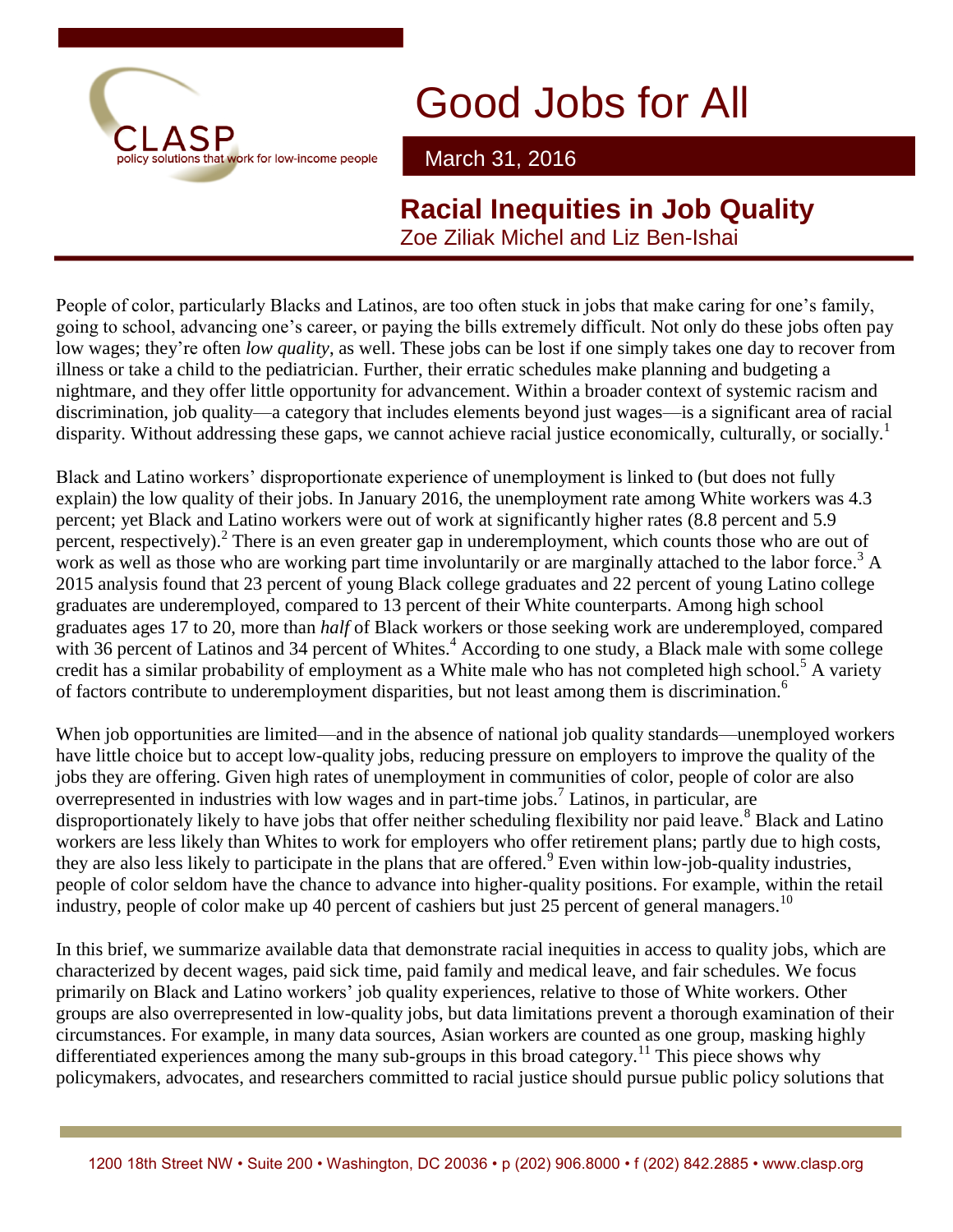

March 31, 2016

improve access to fair, decent jobs for all workers, including and especially people of color. To that end, we also summarize key legislative proposals that could address the inequities described in this brief.

# Wages

Around the country, "Fight for 15" activists are standing with Black Lives Matter and immigrants' rights activists, organizing both to increase wages around the country and achieve justice for people of color. These acts of solidarity are driven by the reality on the ground: in our current economy, people of color are earning significantly less than Whites.

- **Workers of color earn lower average wages than White workers.** In 2013, about half of fulltime workers of color—and nearly 60 percent of Latino workers—were earning less than \$15 an hour,<sup>12</sup> compared with 39 percent of full-time workers overall.<sup>13</sup> Raising the minimum wage to \$15 per hour would increase the wages of 54 percent of Black workers, 60 percent of Latino workers, and 36 percent of White workers nationwide.<sup>14</sup>
- **Women of color's earnings trail furthest behind White men's wages.** In 2014, White women's median income was only 83 percent of White men's median income. However, White men outearned women and men of color by far more. Black women's median income was 68 percent of White men's; Black men's, Latina women's, and Latino men's were 76 percent, 61 percent, and 69 percent, respectively.<sup>15</sup>
- **Within low-wage industries, there is a concentration of workers of color, who are frequently treated inequitably.** Nearly half of women who work in industries with a median wage of less than \$10.50 per hour, such as the retail and restaurant industries, are women of color.<sup>16</sup> In retail, Black and Latino full-time workers were paid 25 percent less than White full-time workers.<sup>17</sup> Among restaurant workers, workers of color are almost twice as likely as their White co-workers to live in poverty. 18
- **Sub-minimum wages for tipped workers disproportionately affect people of color.** As of 2013, 40 percent of tipped workers (compared to 32 percent of the general workforce) were people of color.<sup>19</sup> In 18 states, the minimum wage for tipped workers is just \$2.13 per hour, and only 8 states have a tipped minimum wage equal to the regular minimum wage.<sup>20</sup> Even with tips, 23 percent of Black and 20 percent of Latino tipped workers are living in poverty, compared with 14 percent of White tipped workers.<sup>21</sup>
- **Inequitable earnings keep working families in poverty.** In part because of low wages, half of Latino and 42 percent of Black working parents live below 200 percent of the federal poverty level (FPL), which is about \$40,000 for a family of four. In contrast, just 18 percent of White working parents live below 200 percent of FPL.<sup>22</sup>

# Family and Medical Leave

Without access to family and medical leave, even a significant increase in the minimum wage may not be enough for low-income workers; at some point in our lives, all of us need time to recover from a serious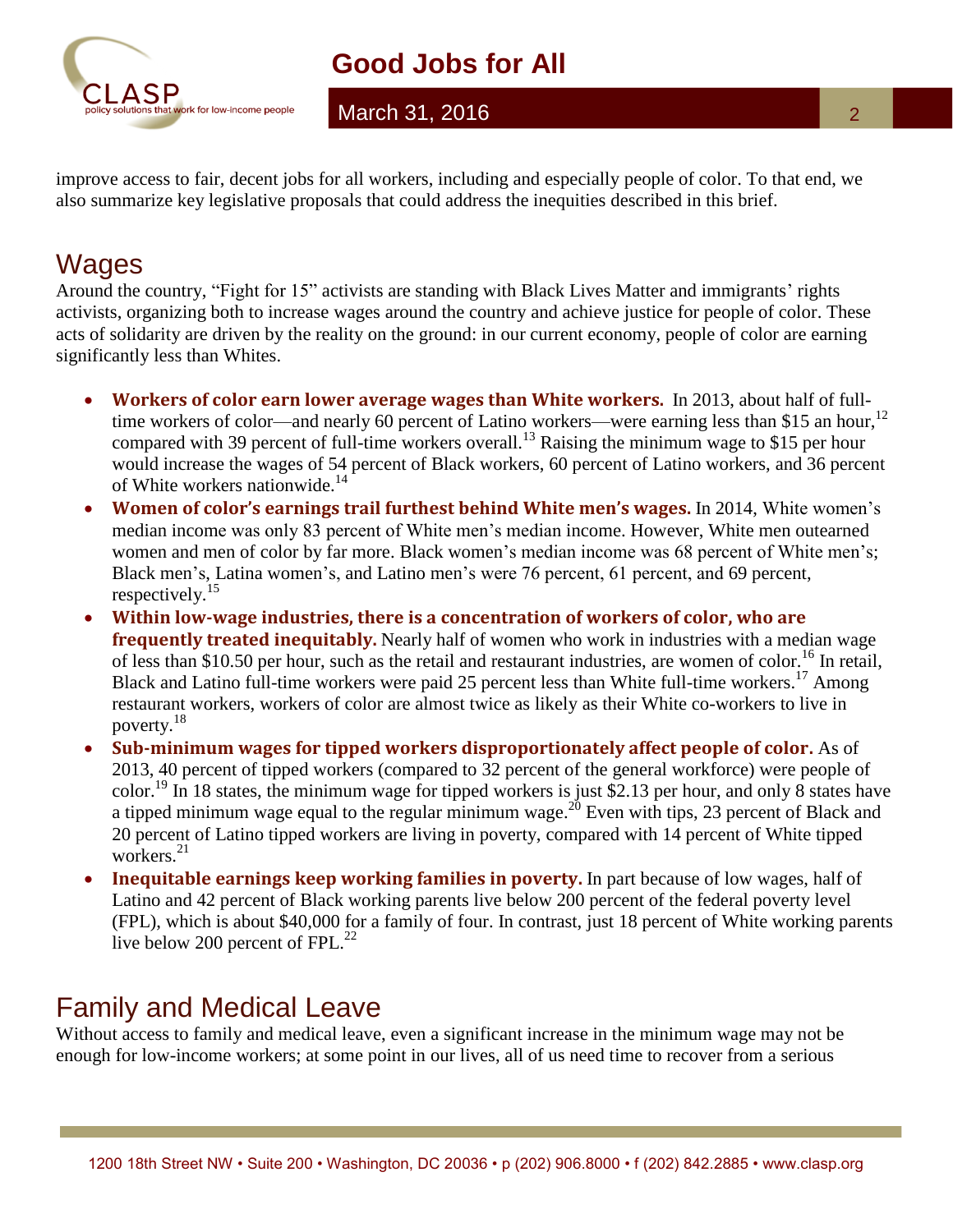

March 31, 2016

medical condition, to bond with a new child, or to care for an ailing family member. Disproportionately, it is workers of color who must risk both jobs and wages to take this time.

- **Many workers lack access to unpaid leave under the Family and Medical Leave Act (FMLA).**  FMLA is a federal law that guarantees some workers access to job-protected, *unpaid* leave. Many are not even eligible for this unpaid leave. According to diversitydatakids.org, about 45 percent of White, 41 percent of Latino, and 51 percent of Black workers meet the criteria for eligibility.<sup>23</sup> In some states, there is a pronounced racial gap in access. For example, in Alabama, 47 percent of White workers but just 32 percent of Latinos are eligible. Maine has the lowest rate of FMLA eligibility for Black workers at just 27 percent (compared to 38 percent for Whites). $^{24}$
- **Latino workers are less likely than others to be able to afford to take unpaid FMLA leave.**  While 40 percent of White workers and 38 percent of Black workers both are eligible for FMLA and can afford to take unpaid leave, only 28 percent of Latino workers are eligible for and able to afford taking FMLA leave.<sup>25</sup> The racial gaps vary by state. Notably, in Tennessee, 39 percent of White workers but only 18 percent of Latinos are eligible for and able to afford FMLA leave. And In Iowa, just 20 percent of Black workers, compared to 41 percent of Whites, are able to access and afford taking FMLA leave.
- **Few low-wage workers have access to paid family leave.** Just 5 percent of workers in the lowest 25 percent of wage earners have access to paid family leave, which is used to care for seriously ill family members or new children. Workers of color disproportionately earn such low wages.<sup>26</sup>
- **Blacks and Latinos lag behind Whites in access to paid parental leave.** In 2012, 50 percent of White workers reported access to at least partially paid parental leave, compared with 43 percent of Black workers and just 25 percent of Latino workers.<sup>27</sup> To take paid parental leave, which is used to care for new children, workers often cobble together various types of paid leave, such as sick days and vacation.
- **Women of color take very short maternity leaves.** Nationwide, over 40 percent of Latina mothers reported taking no maternity leave at all for their last pregnancy; about 27 percent of White mothers and  $31$  percent of Black mothers said the same.<sup>28</sup> Shorter maternity leaves can have negative health consequences for mothers and children. For example, mothers who return to work less than six weeks after delivery are much less likely to breastfeed for three months than those who return later.<sup>29</sup>
- **Job loss after giving birth is more common among women of color.** Among those who worked while pregnant with their first children, 26 percent of Black women and 24 percent of Latina women reported quitting their jobs after delivery in order to have some "leave." This is compared to 21 percent of White women.<sup>30</sup> Among the same group, 6.4 percent of Black women and 8.1 percent of Latina women said they were *let go* from their jobs after giving birth, compared with 4.1 percent of White women. 31
- **Paid family leave can ameliorate racial disparities in leave taking.** Before California's paid family leave (PFL) program, new Black mothers in the state averaged just one week of leave, compared to four weeks for White mothers.<sup>32</sup> After PFL was implemented, Black mothers' average length of leave increased by about six weeks, nearly eliminating the disparity in length of leave between Black and White mothers. The differences in likelihood of California's White mothers and Black and Latina mothers taking *any* leave also decreased.<sup>33</sup>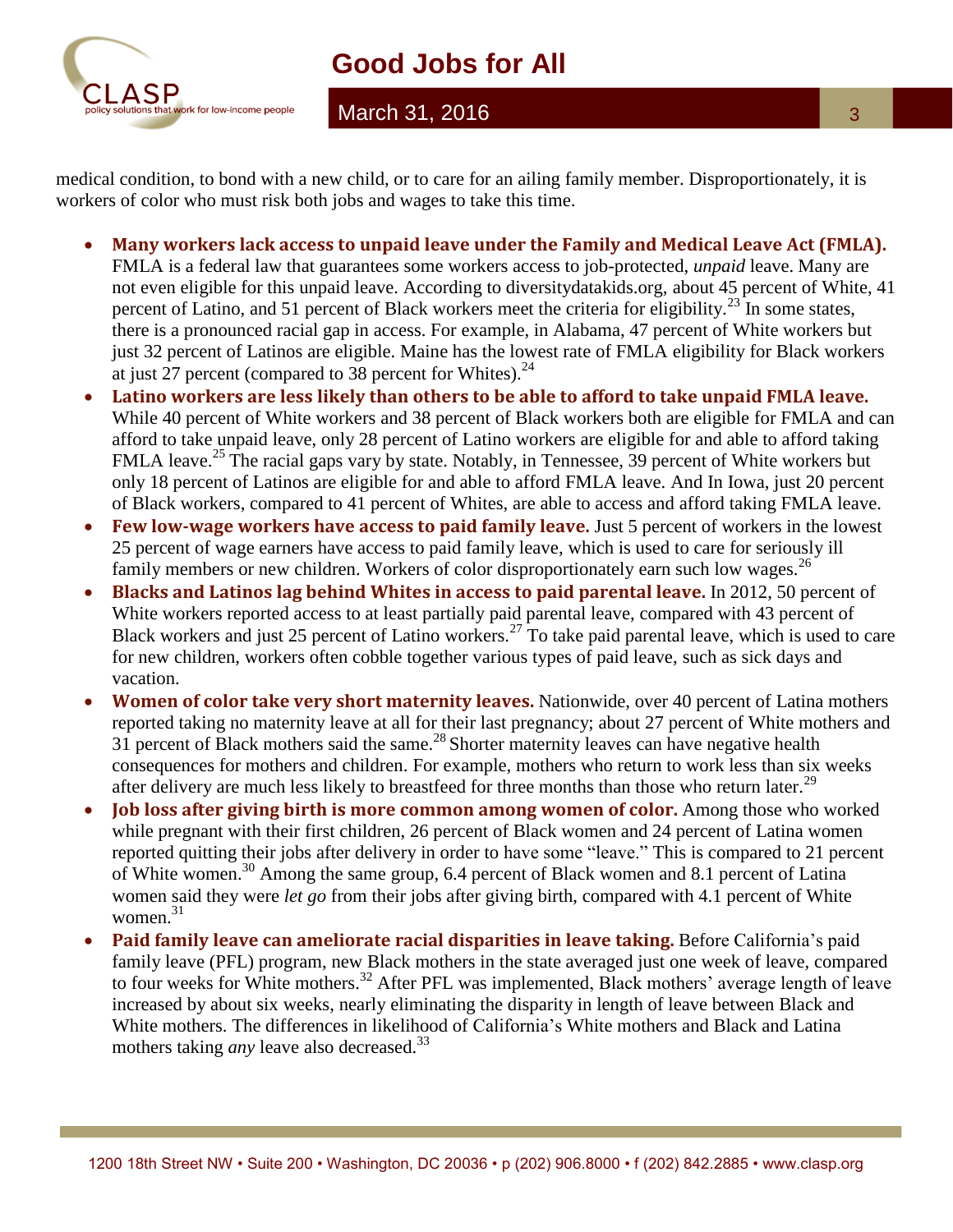

March 31, 2016

 **Paid leave has positive effects on workforce participation and wages.** Access to paid leave reduces maternal non-employment nine months after delivery by five to six percentage points<sup>34</sup> and increases normal weekly work hours of mothers of one- to three-year-olds by 10 to 17 percent, according to studies of California's paid family leave program.<sup>35</sup> A national study found that women who take at least 30 days of paid maternity leave are 54 percent more likely than women who take no leave to receive a raise in the year after their child was born.<sup>36</sup>

### Paid Sick Days

According to a recent study, one in seven low-wage workers—and one in five low-wage working mothers— reports losing a job in the past four years because he or she was sick or needed to care for a family member. $37$  With workers of color disproportionately earning low wages, too many also experience lost wages or the threat of job loss when they need to take a day to recover from the flu or take a child to the doctor.

- **Latino workers are least likely to have access to paid sick days.** In 2014, fewer than half of Latino workers had paid sick days at their jobs, compared with 64 percent of Whites and 62 percent of Black workers.<sup>39</sup>
- **Working parents of color are especially affected by**  lack of sick days. Parents are more likely to need paid sick time because they must care not only for themselves, but also their children. For the 40 percent of Latino retail workers who have children at home, compared to 33 percent of White retail workers with children, the need for sick days is particularly pressing.<sup>40</sup>
- **Workers of color are often employed in fields that lack sick days.** Workers in certain occupations, such as farming, fishing, and forestry; food preparation and service; and personal care and service, are far less likely to have access to paid sick days. Workers of color are disproportionately represented in these occupational categories. 41

#### **Labor and Community Groups Partner to Promote Racial, Gender and Economic Justice in Oregon<sup>38</sup>**

In Oregon, the Fair Shot for All coalition has taken an approach grounded in racial and gender justice to achieve significant economic gains for workers. In 2015, the state legislature passed four laws promoted by the coalition; these laws guarantee workers paid sick days and retirement benefits and ban police profiling and employment discrimination against formerly incarcerated people ("ban the box"). In 2016, the coalition helped pass the highest statewide minimum wage in the nation.

Because the coalition was committed to moving all four proposals, the antidiscrimination legislation gained considerably more traction than in previous years. Moreover, the coalition's shared commitment to racial justice ensured that, despite strong pressure, advocates resisted an attempt to exclude agricultural workers (who are largely Latino) from the paid sick days bill. Ramón Ramirez, president of PCUN (the farmworkers' union) recounts that he told the coalition, "[W]e can't say we claim to be progressive and then allow farmworkers to get excluded." Ramirez was pleased that every organization agreed.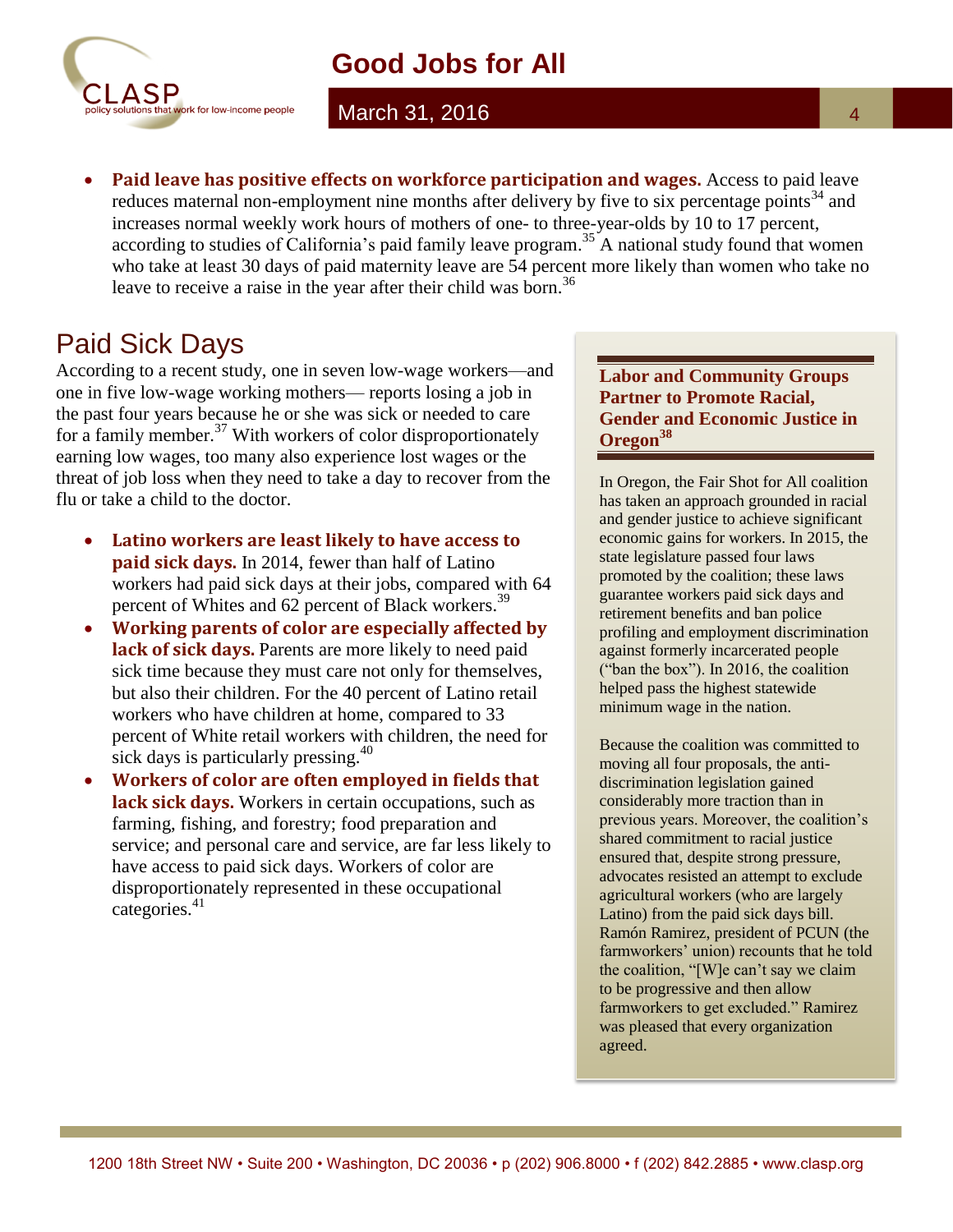

#### March 31, 2016

#### **Organizing for Good Jobs and Racial Justice in Minneapolis <sup>44</sup>**

For Twin-Cities community organizing group Neighborhoods Organizing for Change (NOC), job quality is a racial justice issue. Ron Harris, an organizer at NOC, explains: "If you think about the folks who are the most likely to have an unfair schedule and the least likely to be able do something about it, at that intersection it tends to be people of color, particularly women of color." NOC plays a key role in the ongoing campaign to pass paid sick days and fair scheduling legislation in Minneapolis. NOC members, who are primarily Black lowwage workers, helped drive ideas for the campaign and the policy solutions it advanced.

Representing NOC's members, Harris served on the city's Workplace Partnership Group, which was tasked with developing recommendations for a paid sick days ordinance. In a city with vast economic disparities along racial lines, NOC and its coalition partners called for action from city leaders, a majority of whom were elected on platforms emphasizing their commitment to address these disparities. According to Harris, "The intersection of race and the economy has been really strong here. It's a compounding effect where if you pay attention to the folks who are getting brutalized by the police, these aren't middle class and rich folks. These are low-income Black people […] The people getting shot by police are lowwage folks; they are over-policed and under-resourced."

 **Unequal access to paid sick days can lead to unequal medical care.** In 2014, Latinos were less likely than Whites or Blacks to have visited a medical provider in the last 12 months; 30 percent of Latinos said they had not made even one visit to a medical provider, compared to 16 percent of Whites and 19 percent of Blacks. <sup>42</sup> These differences may be due, in part, to the disparities in access to paid sick days. For example, in a 2013 study, one quarter of women reported that lack of time (including lack of time off of work) was a barrier to accessing health care.<sup>43</sup> Decreasing racial disparities in access to paid sick days may also decrease disparities in health outcomes.

# Unstable Job Schedules and Precarious Work

In 2015, one news headline declared: "The next labor fight is over when you work, not how much you make.<sup>345</sup> This refers to the growing call for an end to job scheduling practices that wreak havoc on workers' lives, including lack of advance notice of schedules; last-minute changes to shifts; insufficient hours of work; workers being sent home from work early, causing them to lose pay; rigid schedules that don't accommodate workers' other obligations, such as families and education; and more. In addition to scheduling challenges, today's low-wage workers increasingly struggle with other aspects of "precarious work," such as temporary or contract work. (This includes employment in the socalled "gig economy.") As with other job quality measures, the challenges of precarious employment disproportionately affect workers of color.

 **Involuntary part-time work is more common among people of color than among White workers.** More than one in four Black and Latino part-time workers are involuntarily part time (meaning they would prefer full-time work), compared to about one in six White part-time workers. 46

 **Early-career workers of color are more likely to face certain unfair scheduling practices.** Among adults ages 26 to 32, roughly 45 percent of workers of color receive their work schedule less than one week in advance, compared to 35 percent of their White peers.<sup>47</sup> Similarly, among salaried early-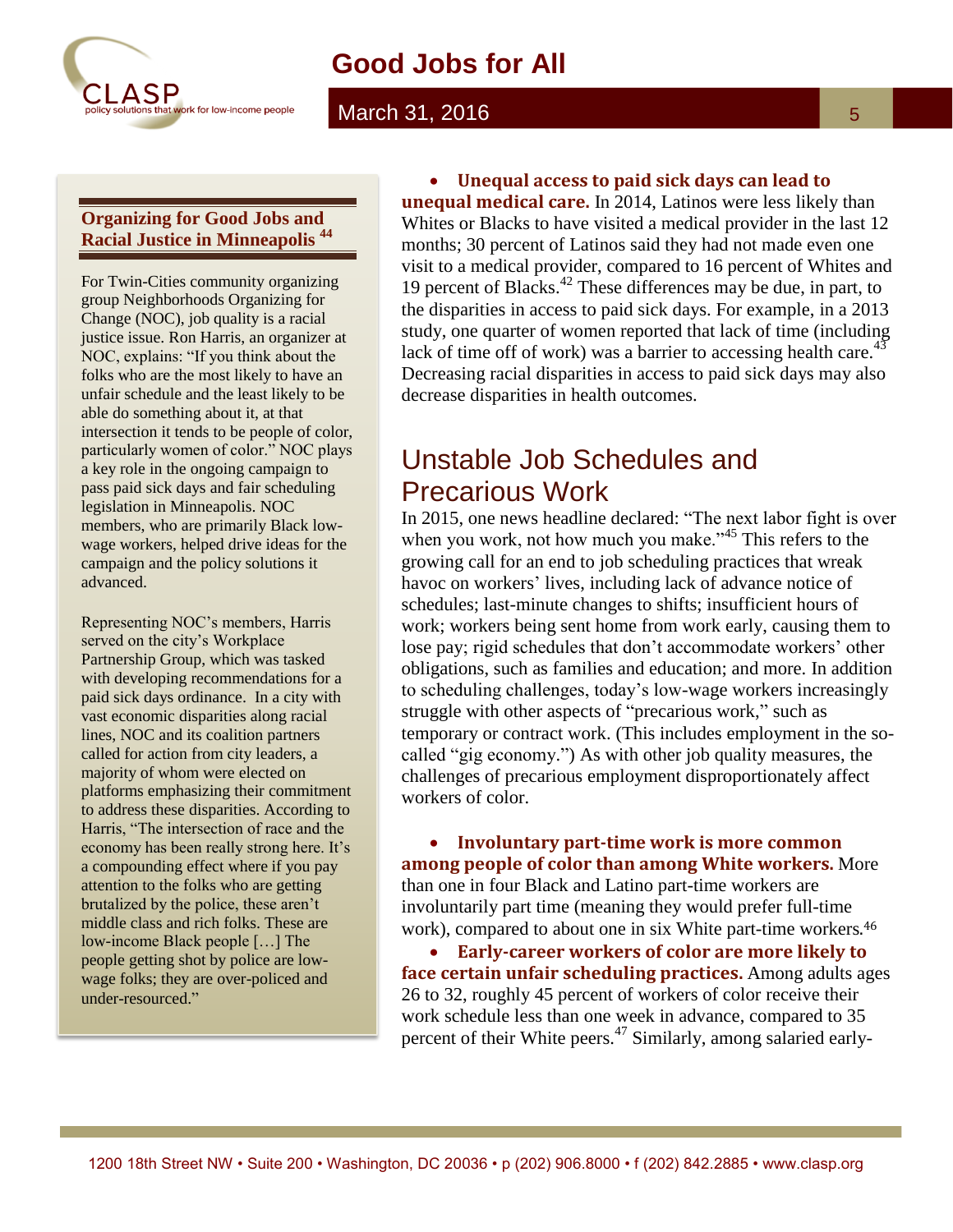

#### March 31, 2016

career workers whose hours vary from week to week, Black and Latino workers face *greater* fluctuation in their hours than White workers. <sup>48</sup>Last-minute notice of shifts and unpredictable work hours make it hard for working families to arrange child care, attend classes, or budget for basic living expenses.

- **Unstable schedules may cause Latino workers more child care challenges.** A greater percentage of Latino than White retail workers have children at home; as a result, they are more likely to face child care problems when dealing with unpredictable or unstable job schedules.<sup>49</sup>
- **Longer commute times exacerbate scheduling challenges for workers of color.** Black workers have longer average work commutes than Whites.<sup>50</sup> Consequently, being sent home from work early can be more costly in terms of time, fuel, or transit expenses. For example, a worker sent home one hour into an eight-hour shift loses seven hours of pay *and* the time and money required for a round-trip commute.
- **Latinos are often employed as contingent workers.** In a recent study, the U.S. Government Accountability Office (GAO) found that while Latino workers make up 13 percent of standard full-time workers, they are nearly 30 percent of contingent workers.<sup>51</sup> The GAO defines "core contingent workers" as agency temps, direct-hire temps, contract company workers, on-call workers, and day laborers—all precarious jobs that produce lower incomes, have less security and stability, and are typically accepted due to necessity.

# Legislative Solutions

Racial inequities in job quality are part of a larger context of systemic discrimination and exclusion within our economy and society. Overcoming this will require activity on numerous levels, including grassroots organizing, cultural change, research, and government action.

Passing legislation to create minimum standards is important. Job quality legislation creates standards for *all*  workers but disproportionately benefits workers of color; many will become newly eligible for critical protections that ensure higher-quality employment.

There is already considerable momentum on job quality issues at the state and local levels; this is driven, in part, by organizing led by or including communities of color. As a result of worker and community organizing, 18 states, cities, and counties have passed higher minimum wage laws in the past three years that put their workers on a path to \$15 per hour.<sup>52</sup> Nearly 30 states and cities have passed paid sick days laws,<sup>53</sup> making more than 10 million workers newly eligible<sup>54</sup> to take the time they and their families need to recover from illness. Three states have implemented paid family leave insurance laws, giving workers time to bond with new babies and care for seriously ill family members. And San Francisco recently became the first city to pass a fair scheduling law. Dozens of other jurisdictions are also considering raising their wages, enacting paid sick time and family and medical leave insurance laws, and establishing fair scheduling standards.<sup>55</sup> In all of the jurisdictions that have passed job quality legislation, the new laws should benefit people of color. The *extent* to which these laws truly improve racial equity depends in part on the specific provisions within the laws. For example, a growing number of paid family leave campaigns are now advancing legislation that includes a sliding scale of wage replacement, providing lower-income workers with a higher percentage of their salary while they are on leave.<sup>56</sup> This approach makes it more likely that lower-income workers, who are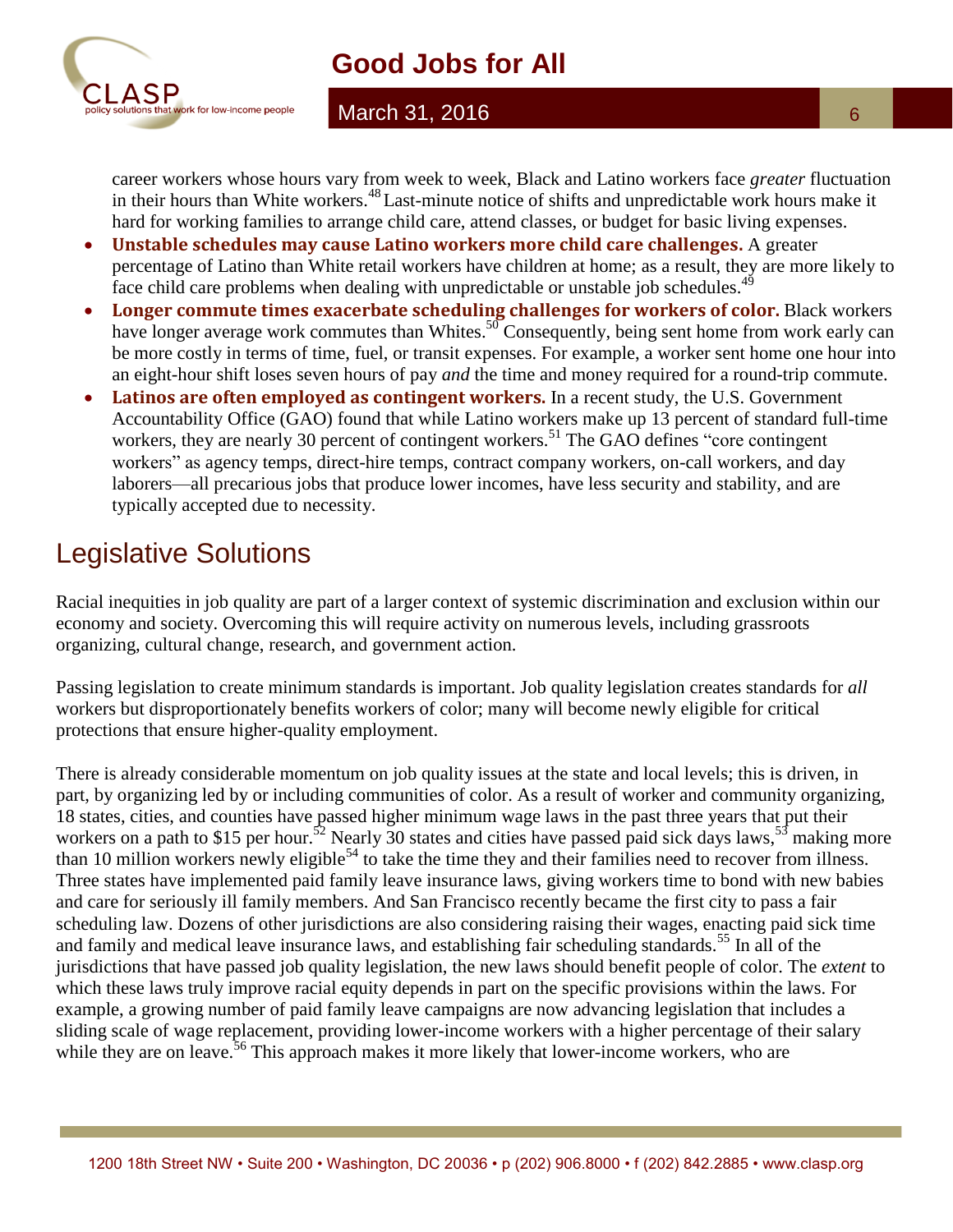

March 31, 2016

disproportionately people of color, will benefit from the laws. (Effective implementation, another critical factor, is addressed below.)

Job quality laws have passed, and legislation is moving around the country, because of the hard work of advocates on the ground. Campaigns have earned broad public support. In one recent national poll, nearly twothirds of respondents favored a \$15 minimum wage.<sup>57</sup> A 2010 survey found that 90 percent of Blacks, 77 percent of Whites, and 75 percent of Latinos favor legislation guaranteeing all workers the right to earn paid sick days.<sup>58</sup> New 2016 data shows that overwhelming majorities (90 percent of Black voters, 86 percent of Latinos, and 71 percent of White voters) favor a law that would create a national paid family and medical leave fund.<sup>59</sup> And a 2015 poll found that 72 percent of Americans support requiring chain stores and fast-food outlets to give workers at least two weeks' notice of any changes in their work schedules or provide them with extra pay for last minute changes.<sup>60</sup>

As more and more jurisdictions pass job quality laws, federal standards become increasingly likely, bringing us closer to a country where all workers, regardless of where they live, are able to work in jobs that provide fair wages, promote productivity, and allow them to care for their families. There are many legislative proposals in Congress that could help move the needle on job quality. While not exhaustive, the following list includes several key pieces of federal legislation in the job quality arena:

- **The Pay Workers a Living Wage Act (S. 832/H.R. 3164).** The Pay Workers a Living Wage Act would increase the minimum wage to \$15 per hour over a period of four years, with subsequent increases indexed to median wages. It would also eliminate the tipped minimum wage. *This bill would have a particularly important effect on the disproportionate number of workers of color earning less than \$15 per hour.*
- **The Family and Medical Insurance Leave (FAMILY) Act (S. 786/H.R. 1439).** The FAMILY Act would enable all workers to take up to 12 weeks of paid leave per year to recover from a serious illness, care for a seriously ill family member, or bond with a new child.<sup>61</sup> *This bill would assist a significant proportion of the workers of color who cannot afford to take unpaid leave under FMLA and whose employers do not currently provide paid family and medical leave to take the leaves they need.*
- **The Healthy Families Act (HFA) (S. 497/ H.R. 932).** HFA would enable all workers at firms with at least 15 employees to earn 1 hour of paid sick time for every 30 hours worked, up to a cap of 56 hours at one time. Employees of smaller firms could earn unpaid but job-protected sick time.<sup>62</sup> *HFA would help alleviate racial disparities in access to paid and job-protected sick days.*
- **The Schedules that Work Act (SWA) (S. 1772/ H.R. 3071).** SWA would enable all workers to request scheduling changes without fear of retaliation and require employers to accommodate requests made by certain categories of workers. For workers in the building, cleaning, retail, and restaurant industries, it would require employers to provide at least two weeks' advance notice of work schedules and compensate workers for last-minute changes, split shifts, and shifts that end ahead of schedule.<sup>63</sup> *Black and Latino workers are concentrated in the least stable positions within the retail sector.*<sup>64</sup> *While Latino workers make up 11 percent of the workforce, they represent 25 percent of the restaurant work force.<sup>65</sup> These demographics suggest that, if passed, SWA could significantly promote racial equity.*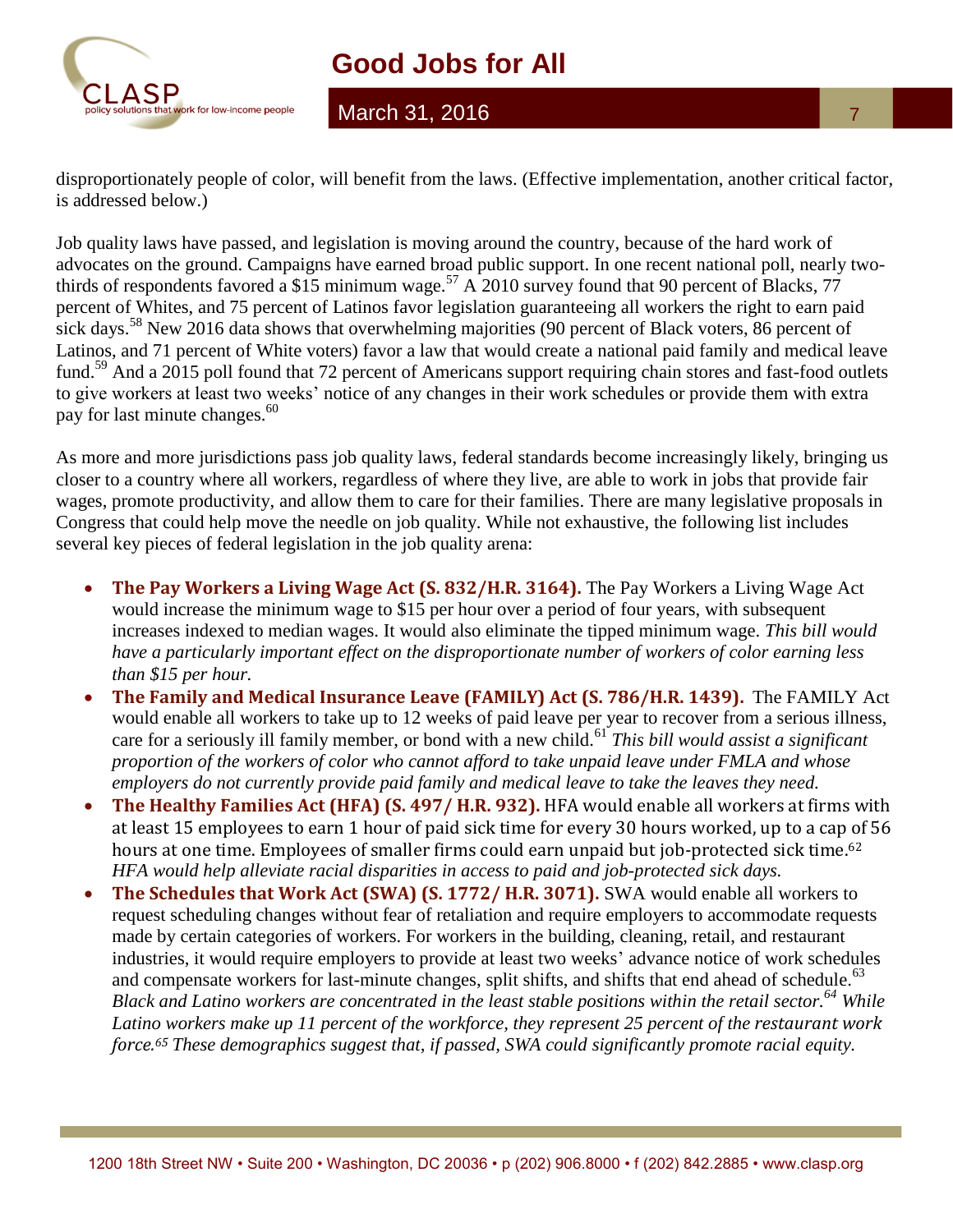

#### March 31, 2016

When job quality legislation passes, effective implementation and enforcement are essential to ensure all workers benefit from newly established protections or programs. The case of California's Paid Family Leave (PFL) program is instructive. The program has had significant effects—including increasing leave taking, parents' ability to care for their children, and breastfeeding duration<sup>66</sup>—but there is also evidence that awareness of the program is low. Though the program has been in existence for more than a decade, a 2014 Field Poll found that only 36 percent of voters in California were aware of PFL, a 7 percent decline since  $2011$ .<sup>67</sup> The poll found that awareness and take up of the program is lowest among low-income, Latino, new immigrant, and young workers, as well as workers in Los Angeles County. Relatively little data is available with regard to awareness of sick days laws, but anecdotal information from organizers and community groups suggests that, in many cases, the groups of workers most in need of sick time laws are least aware.<sup>68</sup>

To ensure the workers most in need are reaping the benefits of hard-fought job quality wins, advocates and government agencies are employing a variety of outreach and enforcement strategies to maximize awareness and take up. Implementation practices that are most likely to reach workers of color include<sup>69</sup>

- **Funding.** While not always politically feasible, including designated funding for implementation in job quality legislation can ensure resources are available to support an effective process. However, even with relatively limited resources, some jurisdictions have been effective.
- Multilingual outreach. Ensure that linguistically appropriate materials, websites, and staff are available to a diverse population, including both employees and employers whose primary language is not English.
- **Outreach through health clinics.** In Los Angeles, the California Work & Family Coalition is piloting a project to raise awareness of PFL and paid sick days by using *promotoras*—community health workers who educate clinic patients and other community members about the available programs.<sup>70</sup>
- **Outreach and enforcement through community groups.** Labor standards enforcement agencies in Seattle and San Francisco contract with community groups to reach out to their constituencies and to help workers file complaints. For example, Seattle's Office of Labor Standards has contracted with the South Park Neighborhood Center, while San Francisco's Office of Labor Standards Enforcement has contracted with the Chinese Progressive Association.<sup>71</sup>
- **Strong anti-retaliation protections.** Lower-wage workers often (rightly) fear retaliation for filing complaints about employers who fail to comply with the law. Workers are more likely to come forward if laws have strong anti-retaliation provisions that are operationalized quickly when a worker experiences retaliation.

Racial justice and economic justice are inextricably intertwined. Systemic racism perpetuates economic inequality by driving people of color disproportionately to low-quality jobs. As the data in this brief suggest, Latinos and Blacks are more likely to hold low-wage jobs that do not provide paid sick days, paid family leave, or predictable work schedules. These and other racial inequities must be addressed on numerous fronts. Passing legislation to improve job quality for all, followed by proper outreach and enforcement, is one crucial path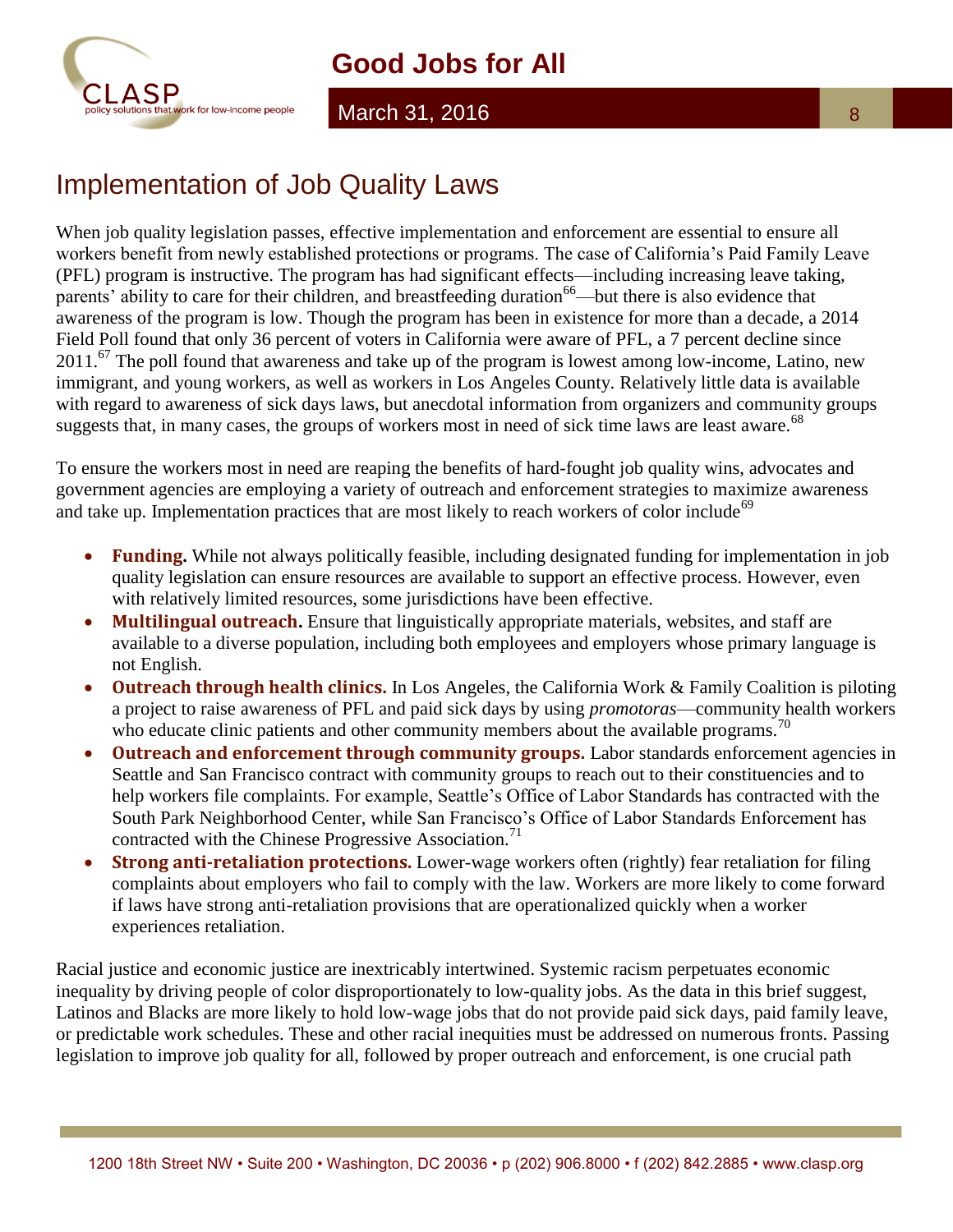

### March 31, 2016

promoting racial equity. Already, there is considerable momentum on job quality legislation; further victories at the local, state, and federal levels will bring the nation closer to the goal of ensuring justice for all.

#### **Endnotes:**

<sup>1</sup> For valuable feedback and assistance with this brief, we are grateful to Kisha Bird, Helly Lee, Jodie Levin-Epstein, Clarence Okoh, Anusha Ravi, and Nia West-Bey.

<sup>2</sup> Bureau of Labor Statistics, "Labor Force Statistics from the Current Population Survey," March 4, 2016, U.S. Department of Labor, [http://www.bls.gov/web/empsit/cpseea04.htm.](http://www.bls.gov/web/empsit/cpseea04.htm)

<sup>3</sup> People who are marginally attached to the labor force want and are available for work and have looked for a job sometime in the prior 12 months. They are not counted as unemployed because they have not actively searched for work in the past 4 weeks.

<sup>4</sup> Alyssa Davis, "Young Black High School Grads Face Astonishing Underemployment," Economic Policy Institute, June 8, 2015, [http://www.epi.org/blog/young-black-high-school-grads-face-astonishing-underemployment/.](http://www.epi.org/blog/young-black-high-school-grads-face-astonishing-underemployment/)

<sup>5</sup> Rory O'Sullivan, Konrad Mugglestone, and Tom Allison, *Closing the Race Gap: Alleviating Young African American Unemployment Through Education,* Young Invincibles, June 2014,

https://d3n8a8pro7vhmx.cloudfront.net/yicare/pages/141/attachments/original/1403804069/Closing\_the\_Race\_Gap\_Ntnl [6.25.14.pdf?1403804069.](https://d3n8a8pro7vhmx.cloudfront.net/yicare/pages/141/attachments/original/1403804069/Closing_the_Race_Gap_Ntnl_6.25.14.pdf?1403804069)

<sup>6</sup> Education levels alone do not explain racial disparities in unemployment. Valerie Wilson, "Black unemployment is significantly higher than white unemployment regardless of educational attainment," Economic Policy Institute, December 17, 2015, [http://www.epi.org/publication/black-unemployment-educational-attainment/.](http://www.epi.org/publication/black-unemployment-educational-attainment/)

<sup>7</sup> Allyson Fredericksen*, Patchworks of Paychecks: A Shortage of Full-Time Living Wage Jobs Leaves Workers Scrambling to Make Ends Meet,* Alliance for a Just Society, December 2015, [http://allianceforajustsociety.org/wp](http://allianceforajustsociety.org/wp-content/uploads/2015/12/Patchwork-of-Paychecks-FINAL.pdf)[content/uploads/2015/12/Patchwork-of-Paychecks-FINAL.pdf.](http://allianceforajustsociety.org/wp-content/uploads/2015/12/Patchwork-of-Paychecks-FINAL.pdf)

8 Sarah Jane Glynn and Jane Farrell, *Latinos Least Likely to Have Paid Leave or Workplace Flexibility*, Center for American Progress, November 20, 2012[, https://cdn.americanprogress.org/wp-](https://cdn.americanprogress.org/wp-content/uploads/2012/11/GlynnLatinosPaidLeave1.pdf)

[content/uploads/2012/11/GlynnLatinosPaidLeave1.pdf.](https://cdn.americanprogress.org/wp-content/uploads/2012/11/GlynnLatinosPaidLeave1.pdf)

Bureau of Labor Statistics' American Time Use Survey, 2012.

<sup>9</sup> Craig Copeland, *Employment-Based Retirement Plan Participation: Geographic Differences and Trends, Employee* Benefit Research Institute, 2011, [https://www.ebri.org/pdf/EBRI\\_IB\\_11-2012\\_No378\\_RetParticip.pdf.](https://www.ebri.org/pdf/EBRI_IB_11-2012_No378_RetParticip.pdf)

<sup>10</sup> *Data Brief: Retail Jobs Today*, Center for Popular Democracy, January 2016,

[http://static1.squarespace.com/static/556496efe4b02c9d26fdf26a/t/569dc0a0df40f36b9acab74c/1453179045618/FWW-](http://static1.squarespace.com/static/556496efe4b02c9d26fdf26a/t/569dc0a0df40f36b9acab74c/1453179045618/FWW-Retail+Jobs+Today+FINAL.PDF)[Retail+Jobs+Today+FINAL.PDF.](http://static1.squarespace.com/static/556496efe4b02c9d26fdf26a/t/569dc0a0df40f36b9acab74c/1453179045618/FWW-Retail+Jobs+Today+FINAL.PDF)

<sup>11</sup> The following U.S. Department of Labor report highlights differences among Asians with regard to employment and wages, but does not provide data on other job quality measures where such differentiation may exist. See, *The Economic Status of Asian Americans and Pacific Islanders in the Wake of the Great Recession,* United States Department of Labor, August 2014, [http://www.dol.gov/\\_sec/media/reports/20140828-aapi.pdf.](http://www.dol.gov/_sec/media/reports/20140828-aapi.pdf)

<sup>12</sup> Allyson Fredericksen, Patchworks of Paychecks: A Shortage of Full-Time Living Wage Jobs Leaves Workers *Scrambling to Make Ends Meet,* Alliance for a Just Society, December 2015, [http://allianceforajustsociety.org/wp](http://allianceforajustsociety.org/wp-content/uploads/2015/12/Patchwork-of-Paychecks-FINAL.pdf)[content/uploads/2015/12/Patchwork-of-Paychecks-FINAL.pdf.](http://allianceforajustsociety.org/wp-content/uploads/2015/12/Patchwork-of-Paychecks-FINAL.pdf)

Ben Henry and Allyson Fredericksen, *Equity in the Balance: How a Living Wage Would Help Women and People of Color Make Ends Meet,* Alliance for a Just Society, November 2014,

<https://jobgap2013.files.wordpress.com/2014/11/2014jobgapequity1.pdf>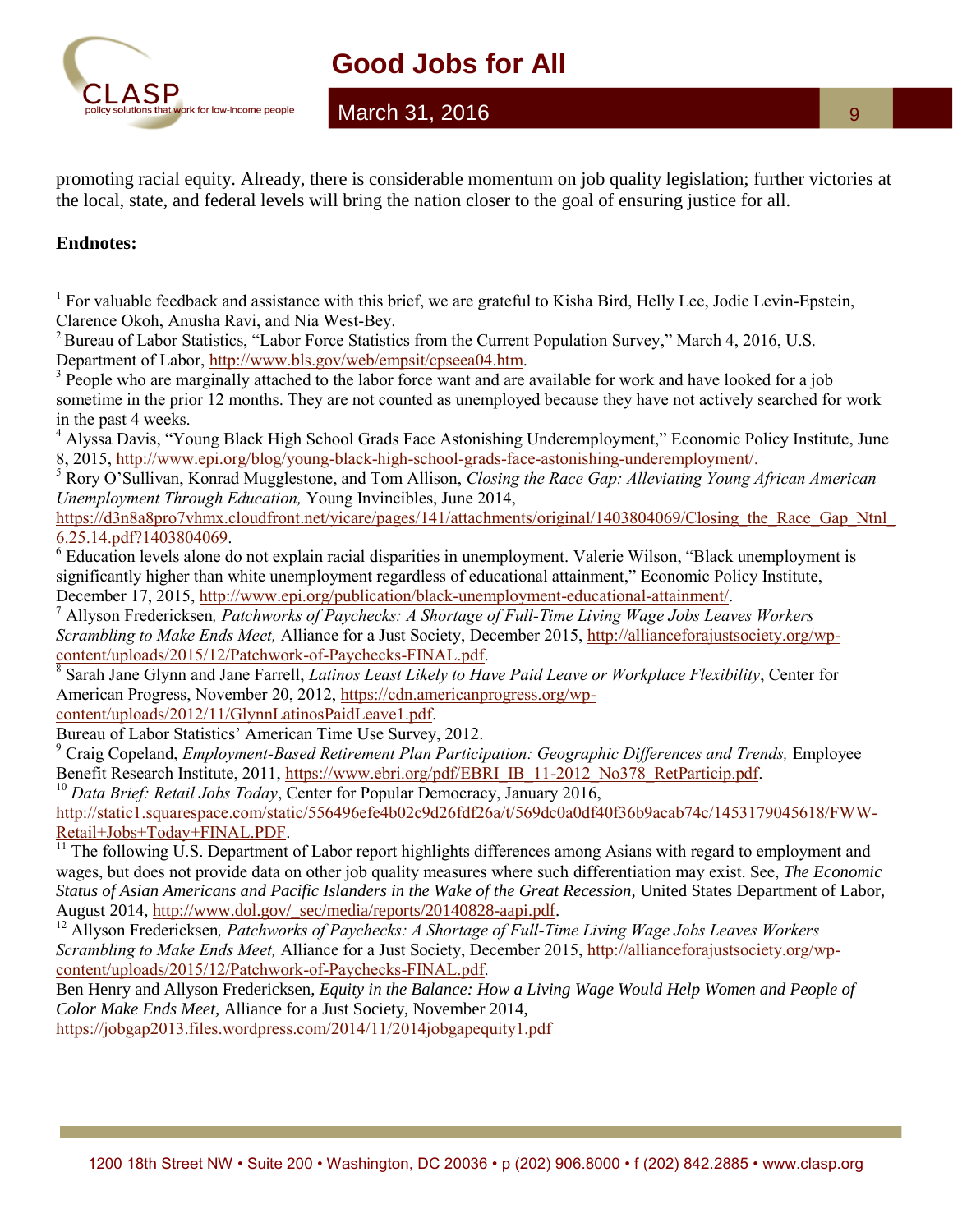

March 31, 2016

<sup>13</sup> Ben Henry and Allyson Fredericksen, *Equity in the Balance: How a Living Wage Would Help Women and People of Color Make Ends Meet,* Alliance for a Just Society, November 2014, <https://jobgap2013.files.wordpress.com/2014/11/2014jobgapequity1.pdf>

<sup>14</sup> Irene Tung, Paul K. Sonn, and Yannet Lathrop, *The Growing Movement for \$15*, National Employment Law Project, November 4, 2015, [http://www.nelp.org/publication/growing-movement-15/.](http://www.nelp.org/publication/growing-movement-15/)

<sup>15</sup> *Labor Force Characteristics by Race and Ethnicity, 2014*, Bureau of Labor Statistics, November 2015, [http://www.bls.gov/opub/reports/cps/labor-force-characteristics-by-race-and-ethnicity-2014.pdf.](http://www.bls.gov/opub/reports/cps/labor-force-characteristics-by-race-and-ethnicity-2014.pdf) [Table 16]

<sup>16</sup> Anne Morrison and Katherine Gallagher Robbins, *The Women in the Low-Wage Workforce May Not Be Who You Think,* National Women's Law Center, September 15, 2015, [http://nwlc.org/resources/chart-book-women-low-wage](http://nwlc.org/resources/chart-book-women-low-wage-workforce-may-not-be-who-you-think/)[workforce-may-not-be-who-you-think/.](http://nwlc.org/resources/chart-book-women-low-wage-workforce-may-not-be-who-you-think/)

<sup>17</sup> Catherine Ruetschlin and Dedrick Asante-Muhammad, *The Retail Race Divide: How the Retail Industry is Perpetuating Racial Inequality in the 21st Century,* Demos and the NAACP,

[http://www.demos.org/sites/default/files/publications/The%20Retail%20Race%20Divide%20Report.pdf.](http://www.demos.org/sites/default/files/publications/The%20Retail%20Race%20Divide%20Report.pdf)

<sup>18</sup> *Ending Jim Crow in America's Restaurants: Racial and Gender Occupational Segregation in the Restaurant Industry,*  Restaurant Opportunities Centers United, October 2015, [http://rocunited.org/ending-jim-crow-in-americas-restaurants/.](http://rocunited.org/ending-jim-crow-in-americas-restaurants/)

<sup>19</sup> *Realizing the Dream: How the Minimum Wage Impacts Racial Equity in the Restaurant Industry and in America,* Restaurant Opportunities Centers United, June 19, 2013, [http://rocunited.org/wp-](http://rocunited.org/wp-content/uploads/2014/02/report_realizing-the-dream.pdf)

[content/uploads/2014/02/report\\_realizing-the-dream.pdf.](http://rocunited.org/wp-content/uploads/2014/02/report_realizing-the-dream.pdf)

<sup>20</sup> "Infographic: Who Are Tipped Workers?" Restaurant Opportunities Centers United, [http://rocunited.org/infographic](http://rocunited.org/infographic-who-are-tipped-workers/)[who-are-tipped-workers/](http://rocunited.org/infographic-who-are-tipped-workers/). "Minimum Wage Tracker", Economic Policy Institute, February 3, 2016, [http://www.epi.org/minimum-wage-tracker/#/tip\\_wage/.](http://www.epi.org/minimum-wage-tracker/#/tip_wage/)

Ibid.

<sup>22</sup> "Working Parents Living Below 200% of the Federal Poverty Line (Share) by Race/Ethnicity," Diversity Data Kids, [http://www.diversitydatakids.org/data/ranking/562/working-parents-living-below-200-of-the-federal-poverty-line-share](http://www.diversitydatakids.org/data/ranking/562/working-parents-living-below-200-of-the-federal-poverty-line-share-by-raceethnic/#loct=2&cat=46,31&tf=17&ch=1,2,3,4)[by-raceethnic/#loct=2&cat=46,31&tf=17&ch=1,2,3,4.](http://www.diversitydatakids.org/data/ranking/562/working-parents-living-below-200-of-the-federal-poverty-line-share-by-raceethnic/#loct=2&cat=46,31&tf=17&ch=1,2,3,4)

 $\frac{23}{23}$  "Working Adults Who Are Eligible For and Can Afford FMLA Unpaid Leave (Share) by Race/Ethnicity," Diversity Data Kids, [http://www.diversitydatakids.org/data/ranking/530/working-adults-who-are-eligible-for-and-can-afford-fmla](http://www.diversitydatakids.org/data/ranking/530/working-adults-who-are-eligible-for-and-can-afford-fmla-unpaid-leave-share-by-ra/#loct=2&cat=44,25&tf=17&ch=1,2,3,4)[unpaid-leave-share-by-ra/#loct=2&cat=44,25&tf=17&ch=1,2,3,4.](http://www.diversitydatakids.org/data/ranking/530/working-adults-who-are-eligible-for-and-can-afford-fmla-unpaid-leave-share-by-ra/#loct=2&cat=44,25&tf=17&ch=1,2,3,4)

 $24$  Ibid.

<sup>25</sup> "Working Adults Who Are Eligible For and Can Afford FMLA Unpaid Leave (Share) by Race/Ethnicity," Diversity Data Kids, [http://www.diversitydatakids.org/data/ranking/530/working-adults-who-are-eligible-for-and-can-afford-fmla](http://www.diversitydatakids.org/data/ranking/530/working-adults-who-are-eligible-for-and-can-afford-fmla-unpaid-leave-share-by-ra/#loct=2&cat=44,25&tf=17&ch=1,2,3,4)[unpaid-leave-share-by-ra/#loct=2&cat=44,25&tf=17&ch=1,2,3,4.](http://www.diversitydatakids.org/data/ranking/530/working-adults-who-are-eligible-for-and-can-afford-fmla-unpaid-leave-share-by-ra/#loct=2&cat=44,25&tf=17&ch=1,2,3,4) – The researchers define ability to afford unpaid leave as earning at least the Family Security wage defined by the Basic Economic Security Tables index, available at [http://www.basiceconomicsecurity.org/best/.](http://www.basiceconomicsecurity.org/best/)

<sup>26</sup> Bureau of Labor Statistics, "Leave Benefits: Access," U.S. Department of Labor, Employee Benefits Survey, March 2014. [http://www.bls.gov/ncs/ebs/benefits/2014/ownership/civilian/table32a.htm.](http://www.bls.gov/ncs/ebs/benefits/2014/ownership/civilian/table32a.htm)

<sup>27</sup> Sarah Jane Glynn and Jane Farrell, *Latinos Least Likely to Have Paid Leave or Workplace Flexibility*, Center for American Progress, 2012, http://www.americanprogress.org/wp-content/uploads/2012/11/GlynnLatinosPaidLeave1.pdf. [Figure 1]

<sup>28</sup> "Maternity Leave," U.S. Department of Health and Human Services, Health Resources and Services Administration, Maternal and Child Health Bureau, *Women's Health USA,* 2011,

<http://www.mchb.hrsa.gov/whusa11/hstat/hsrmh/pages/233ml.html>. In this survey, "no leave" = 6 days or less.

<sup>29</sup> Kelsey R. Mirkovic, Cria G. Perrine, Kelley S. Scanlon, and Laurence M. Grummer-Strawn, "Maternity Leave Duration and Full-time/Part-time Work Status Are Associated with US Mothers' Ability to Meet Breastfeeding Intentions," *Journal of Human Lactation,* 30 (2014)[, http://www.ncbi.nlm.nih.gov/pubmed/25034868.](http://www.ncbi.nlm.nih.gov/pubmed/25034868)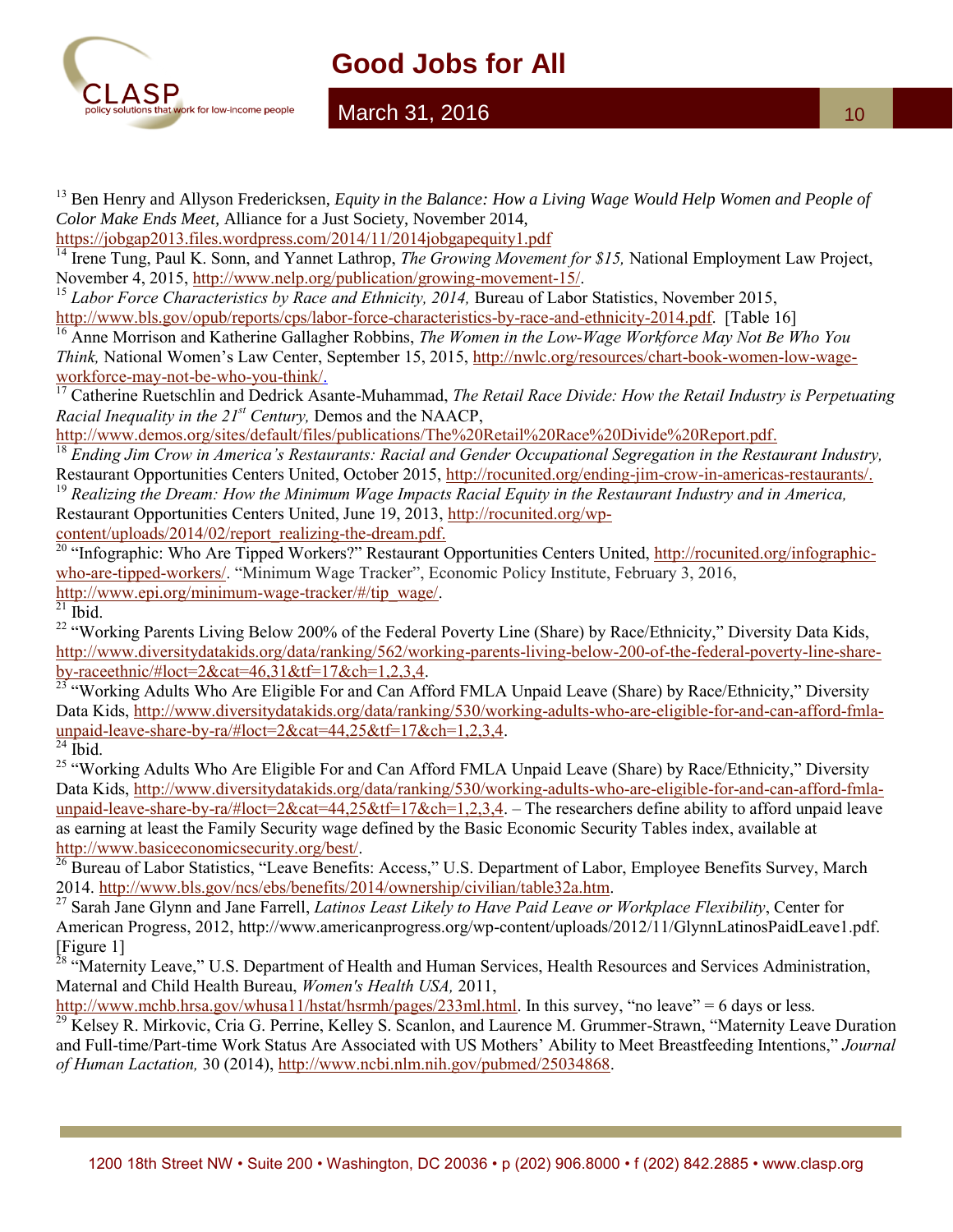

#### March 31, 2016

<sup>30</sup> Lynda Laughlin, *Maternity Leave and Employment Patterns of First-Time Mothers: 1961-2008, Current Population* Reports, Household Economic Studies, October 2011, [http://www.census.gov/prod/2011pubs/p70-128.pdf.](http://www.census.gov/prod/2011pubs/p70-128.pdf)  $31$  Ibid.

<sup>32</sup> Mava Rossin-Slater, Christopher Ruhm, and Jane Waldfogel, "The Effects of California's Paid Family Leave Program on Mothers' Leave-Taking and Subsequent Labor Market Outcomes," *Journal of Public Policy Analysis and Management,* 32 (2013), [http://www.ncbi.nlm.nih.gov/pmc/articles/PMC3701456/.](http://www.ncbi.nlm.nih.gov/pmc/articles/PMC3701456/)

 $33$  Ibid.

<sup>34</sup> Charles L. Baum, Christopher J. Ruhm, *The Effects of Paid Family Leave in California on Labor Market Outcomes,* National Bureau of Economic Research, December 2013, [http://www.nber.org/papers/w19741.](http://www.nber.org/papers/w19741)

<sup>35</sup> Maya Rossin-Slater, Christopher Ruhm, and Jane Waldfogel, "The Effects of California's Paid Family Leave Program on Mothers' Leave-Taking and Subsequent Labor Market Outcomes," *Journal of Public Policy Analysis and Management,* 32 (2013), [http://www.ncbi.nlm.nih.gov/pmc/articles/PMC3701456/;](http://www.ncbi.nlm.nih.gov/pmc/articles/PMC3701456/) For further analysis of workforce attachment and paid leave, see Linda Houser and Thomas P. Vartanian, *Pay Matters: The Positive Economic Impacts of Paid Family Leave for Families, Businesses and the Public*, Center for Women and Work, Rutgers University, The State University of New Jersey School of Management and Labor Relations, January 2012,

[http://go.nationalpartnership.org/site/DocServer/Pay\\_Matters\\_-](http://go.nationalpartnership.org/site/DocServer/Pay_Matters_-_Positive_Economic_Impacts_of_Paid_Family_L.pdf?docID=9681)

Positive Economic Impacts of Paid Family L.pdf?docID=9681.

<sup>16</sup> Linda Houser and Thomas P. Vartanian, *Pay Matters: The Positive Economic Impacts of Paid Family Leave for Families, Businesses and the Public*, Center for Women and Work, Rutgers University, The State University of New Jersey School of Management and Labor Relations, January 2012

[http://go.nationalpartnership.org/site/DocServer/Pay\\_Matters\\_-](http://go.nationalpartnership.org/site/DocServer/Pay_Matters_-_Positive_Economic_Impacts_of_Paid_Family_L.pdf?docID=9681)

Positive\_Economic\_Impacts\_of\_Paid\_Family\_L.pdf?docID=9681.

<sup>37</sup> Hard Work, Hard Lives: Survey Exposes Harsh Reality Faced By Low-Wage Workers in the U.S. Oxfam America, 2013, [http://www.oxfamamerica.org/static/media/files/low-wage-worker-report-oxfam-america.pdf.](http://www.oxfamamerica.org/static/media/files/low-wage-worker-report-oxfam-america.pdf) The study didn't ask respondents about a specific length of illness, so it could have been lack of either paid sick days or paid family and medical leave that contributed to this job loss.

<sup>38</sup> Raahi Reddy, "Oregon's Fair Shot Coalition Bridging the Divide between Racial, Gender, and Economic Justice," *New Labor Forum* (2015).

<sup>39</sup> Liz Ben-Ishai, *Access to Paid Leave: An Overlooked Aspect of Economic and Social Inequality, Center for Law and* Social Policy, April 14, 2014, [http://www.clasp.org/resources-and-publications/publication-1/2014-04-09-Inequities-and-](http://www.clasp.org/resources-and-publications/publication-1/2014-04-09-Inequities-and-Paid-Leave-Brief_FINAL.pdf)[Paid-Leave-Brief\\_FINAL.pdf.](http://www.clasp.org/resources-and-publications/publication-1/2014-04-09-Inequities-and-Paid-Leave-Brief_FINAL.pdf) Claudia Williams and Barbara Gault. *Paid Sick Days Access in the United States: Differences by Race/Ethnicity, Occupation, Earnings, and Work Schedule*, Institute for Women's Policy Research, March 2014, [http://www.iwpr.org/publications/pubs/paid-sick-days-access-in-the-united-states-differences-by-race-ethnicity-](http://www.iwpr.org/publications/pubs/paid-sick-days-access-in-the-united-states-differences-by-race-ethnicity-occupation-earnings-and-work-schedule)

[occupation-earnings-and-work-schedule.](http://www.iwpr.org/publications/pubs/paid-sick-days-access-in-the-united-states-differences-by-race-ethnicity-occupation-earnings-and-work-schedule)

Annual Social and Economic Supplement pooled over the years from 2012 to 2014.

<sup>40</sup>Catherine Ruetschlin and Dedrick Asante-Muhammad, *The Retail Race Divide: How the Retail Industry is Perpetuating Racial Inequality in the 21st Century,* Demos and the NAACP,

[http://www.demos.org/sites/default/files/publications/The%20Retail%20Race%20Divide%20Report.pdf.](http://www.demos.org/sites/default/files/publications/The%20Retail%20Race%20Divide%20Report.pdf)

<sup>41</sup> Claudia Williams and Barbara Gault, *Paid Sick Days Access in the United States: Differences by Race/Ethnicity, Occupation, Earnings, and Work Schedule*, Institute for Women's Policy Research, March 2014, [http://www.iwpr.org/publications/pubs/paid-sick-days-access-in-the-united-states-differences-by-race-ethnicity-](http://www.iwpr.org/publications/pubs/paid-sick-days-access-in-the-united-states-differences-by-race-ethnicity-occupation-earnings-and-work-schedule)

[occupation-earnings-and-work-schedule.](http://www.iwpr.org/publications/pubs/paid-sick-days-access-in-the-united-states-differences-by-race-ethnicity-occupation-earnings-and-work-schedule)

<sup>42</sup> Michael E. Martinez, Brian Ward, and Patricia Adams, *Health Care Access and Utilization Among Adults Aged 18-64*, *by Race and Hispanic Origin: United States, 2013 and 2014,* National Center for Health Statistics, July 2015, [http://www.cdc.gov/nchs/data/databriefs/db208.htm.](http://www.cdc.gov/nchs/data/databriefs/db208.htm)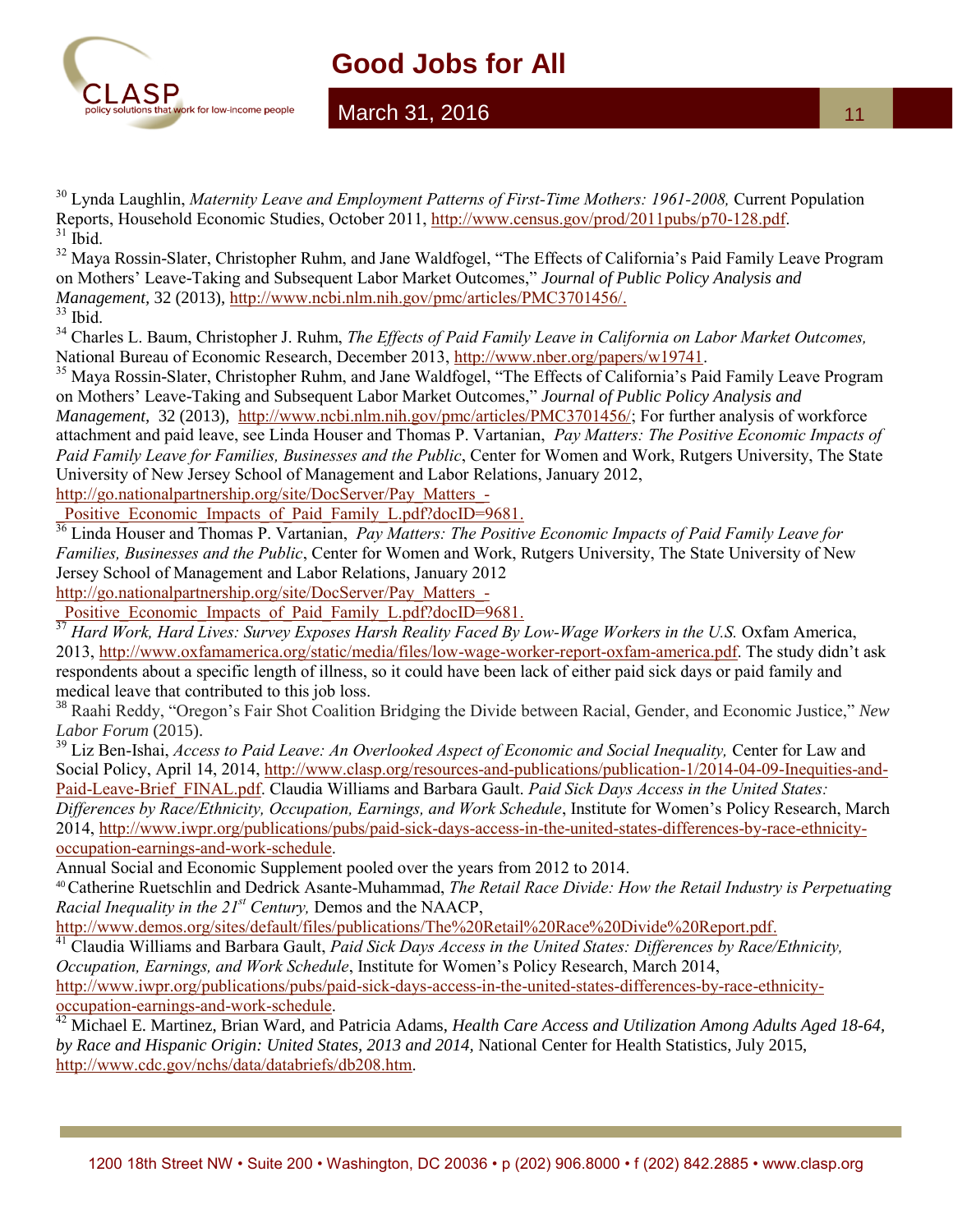

#### March 31, 2016

<sup>43</sup> Alina Salganicoff, Usha Ranji, Adara Beamesderfer, and Nisha Kurani, *Women and Health Care in the Early Years of the ACA: Key Findings from the 2013 Kaiser Women's Health Survey*, The Henry J. Kaiser Family Foundation, May 2014, [http://kff.org/womens-health-policy/report/women-and-health-care-in-the-early-years-of-the-aca-key-findings](http://kff.org/womens-health-policy/report/women-and-health-care-in-the-early-years-of-the-aca-key-findings-from-the-2013-kaiser-womens-health-survey/)[from-the-2013-kaiser-womens-health-survey/.](http://kff.org/womens-health-policy/report/women-and-health-care-in-the-early-years-of-the-aca-key-findings-from-the-2013-kaiser-womens-health-survey/)

<sup>44</sup> Liz Ben-Ishai, "Why Fair Job Scheduling for Low-Wage Workers for Low-Wage Workers Is a Racial Justice Issue," *In These Times,* January 2016[, http://inthesetimes.com/working/entry/18747/fair-scheduling-racial-justice-minneapolis](http://inthesetimes.com/working/entry/18747/fair-scheduling-racial-justice-minneapolis-neighborhoods-organizing-change)[neighborhoods-organizing-change.](http://inthesetimes.com/working/entry/18747/fair-scheduling-racial-justice-minneapolis-neighborhoods-organizing-change)

<sup>45</sup> Lydia DePillis, "The Next Labor Fight Is Over When You Work, Not How Much You Make," *The Washington Post,*  May 8, 2015, [https://www.washingtonpost.com/news/wonk/wp/2015/05/08/the-next-labor-fight-is-over-when-you-work](https://www.washingtonpost.com/news/wonk/wp/2015/05/08/the-next-labor-fight-is-over-when-you-work-not-how-much-you-make/)[not-how-much-you-make/.](https://www.washingtonpost.com/news/wonk/wp/2015/05/08/the-next-labor-fight-is-over-when-you-work-not-how-much-you-make/)

<sup>46</sup> Bureau of Labor Statistics, "Persons at work in nonagricultural industries by age, sex, race, Hispanic or Latino ethnicity, marital status, and usual full- or part-time status," U.S. Department of Labor, [http://www.bls.gov/web/empsit/cpseea27.pdf.](http://www.bls.gov/web/empsit/cpseea27.pdf)

<sup>47</sup> Susan Lambert, Peter Fugiel and Julia Henly, *Precarious Work Schedules Among Early-Career Employees in the US: A National Snapshot*, University of Chicago, August 27, 2014, [https://ssascholars.uchicago.edu/sites/default/files/work](https://ssascholars.uchicago.edu/sites/default/files/work-scheduling-study/files/lambert.fugiel.henly_.precarious_work_schedules.august2014_0.pdf)[scheduling-study/files/lambert.fugiel.henly\\_.precarious\\_work\\_schedules.august2014\\_0.pdf.](https://ssascholars.uchicago.edu/sites/default/files/work-scheduling-study/files/lambert.fugiel.henly_.precarious_work_schedules.august2014_0.pdf)

<sup>48</sup> Ibid. Table 6

<sup>49</sup> Catherine Ruetschlin and Dedrick Asante-Muhammad, *The Retail Race Divide: How the Retail Industry is Perpetuating Racial Inequality in the 21st Century,* Demos and the NAACP,

[http://www.demos.org/sites/default/files/publications/The%20Retail%20Race%20Divide%20Report.pdf.](http://www.demos.org/sites/default/files/publications/The%20Retail%20Race%20Divide%20Report.pdf)

<sup>50</sup> Brian McKenzie and Melanie Rapino, *Commuting in the United States: 2009*, United States Census Bureau, American Community Survey Reports, September 11, 2011[, http://www.census.gov/prod/2011pubs/acs-15.pdf.](http://www.census.gov/prod/2011pubs/acs-15.pdf)

<sup>51</sup> *Contingent Workforce: Size, Characteristics, Earnings, and Benefits,* the U.S. Government Accountability Office, April 20, 2015, [http://www.gao.gov/assets/670/669766.pdf.](http://www.gao.gov/assets/670/669766.pdf) [Table 5]

<sup>52</sup> *14 Cities & States Approved \$15 Minimum Wage in 2015*, National Employment Law Project, December 21, 2015, [http://www.nelp.org/content/uploads/PR-Minimum-Wage-Year-End-15.pdf.](http://www.nelp.org/content/uploads/PR-Minimum-Wage-Year-End-15.pdf) This number may increase by the time of publication.

<sup>53</sup> "Overview of Paid Sick Times Laws in the United States," A Better Balance, March 2016,

[http://www.abetterbalance.org/web/images/stories/Documents/sickdays/factsheet/PSDchart.pdf.](http://www.abetterbalance.org/web/images/stories/Documents/sickdays/factsheet/PSDchart.pdf)

54 "Paid Sick Days Wins," Family Values at Work, [http://familyvaluesatwork.org/media-center/paid-sick-days-wins.](http://familyvaluesatwork.org/media-center/paid-sick-days-wins) <sup>55</sup> For current minimum wage campaigns see "Raising the Minimum Wage," National Employment Law Project, http://www.nelp.org/campaign/raising-the-minimum-wage/; For current paid sick days campaigns see "Paid Sick Days Campaigns, Statistics and Stories," National Partnership for Women and Families,

http://www.nationalpartnership.org/issues/work-family/paid-sick-days-map.html; for current paid family leave campaigns see "Work and Family Policy Database," National Partnership for Women and Families,

http://www.nationalpartnership.org/issues/work-family/work-family-policy-database/; For current scheduling campaigns see "A National Repository on Resources on Job Scheduling," Center for Law and Social Policy,

[http://www.clasp.org/issues/work-life-and-job-quality/scheduling-resources.](http://www.clasp.org/issues/work-life-and-job-quality/scheduling-resources)

<sup>56</sup> B21-0415, Universal Paid Leave Act of 2015, Council of the District of Columbia,

[http://lims.dccouncil.us/Download/34613/B21-0415-Introduction.pdf.](http://lims.dccouncil.us/Download/34613/B21-0415-Introduction.pdf)

House Bill 1718, An Act Establishing a Family and Medical Leave and Temporary Disability Leave Insurance Program, [https://malegislature.gov/Bills/189/House/H1718.](https://malegislature.gov/Bills/189/House/H1718)

AB 908, Act to Amend Unemployment Insurance Code,

[https://leginfo.legislature.ca.gov/faces/billTextClient.xhtml?bill\\_id=201520160AB908.](https://leginfo.legislature.ca.gov/faces/billTextClient.xhtml?bill_id=201520160AB908)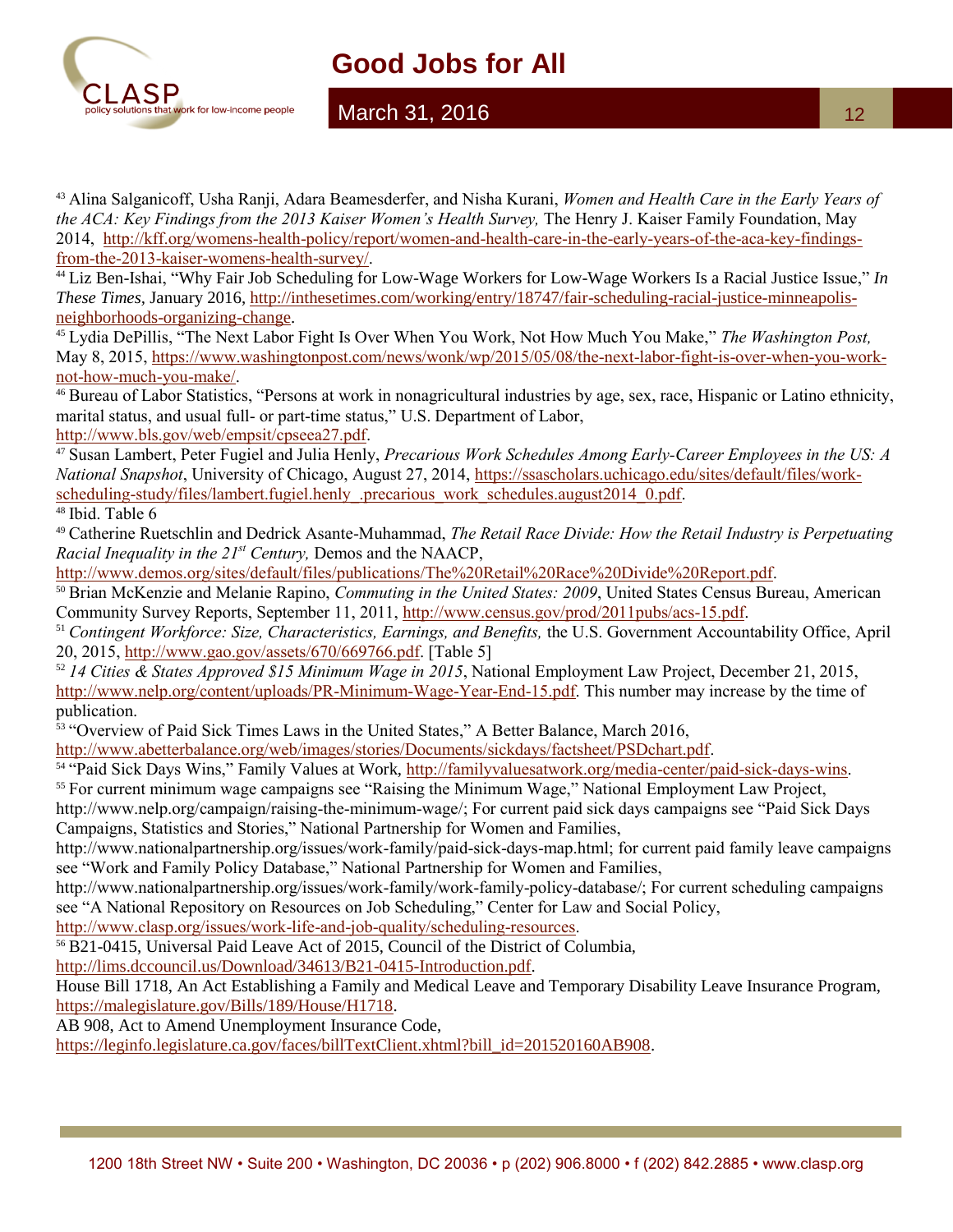

#### March 31, 2016

13

<sup>57</sup> "Support for a Federal Minimum Wage of \$12.50 or Above," *National Employment Law Project,* 

[http://www.nelp.org/content/uploads/2015/03/Minimum-Wage-Poll-Memo-Jan-2015.pdf.](http://www.nelp.org/content/uploads/2015/03/Minimum-Wage-Poll-Memo-Jan-2015.pdf)

<sup>58</sup> Tom W. Smith and Jibum Kim, *Paid Sick Days: Attitudes and Experiences,* National Opinion Research Center at the University of Chicago and Public Welfare Foundation, June 2010, [http://www.nationalpartnership.org/research](http://www.nationalpartnership.org/research-library/work-family/psd/paid-sick-days-attitudes-and-experiences.pdf)[library/work-family/psd/paid-sick-days-attitudes-and-experiences.pdf.](http://www.nationalpartnership.org/research-library/work-family/psd/paid-sick-days-attitudes-and-experiences.pdf)

<sup>59</sup> National Omnibus January 28-31, 2016, National Partnership for Women and Families,

[http://www.nationalpartnership.org/research-library/work-family/fmla-23-lrp-poll-questionnaire.pdf.](http://www.nationalpartnership.org/research-library/work-family/fmla-23-lrp-poll-questionnaire.pdf)

<sup>60</sup> "Americans' Views on Income Inequality and Workers' Rights," *The New York Times,* June 3, 2015,

[http://www.nytimes.com/interactive/2015/06/03/business/income-inequality-workers-rights-international-trade-poll.html.](http://www.nytimes.com/interactive/2015/06/03/business/income-inequality-workers-rights-international-trade-poll.html) <sup>61</sup> For more on the FAMILY Act, see CLASP's FAMILY Act FAQ: Liz Ben-Ishai, *The Family and Medical Insurance Leave (FAMILY) Act,* Center for Law and Social Policy, March 2015, [http://www.clasp.org/resources-and](http://www.clasp.org/resources-and-publications/publication-1/2014-FAMILY-Act-Business-FAQ-FINAL.pdf)[publications/publication-1/2014-FAMILY-Act-Business-FAQ-FINAL.pdf.](http://www.clasp.org/resources-and-publications/publication-1/2014-FAMILY-Act-Business-FAQ-FINAL.pdf)

<sup>62</sup> For more on the Healthy Families Act, see CLASP's Healthy Families Act Fact Sheet: Zoe Ziliak Michel, *The Healthy Families Act,* Center for Law and Social Policy, January 2016, [http://www.clasp.org/resources-and](http://www.clasp.org/resources-and-publications/publication-1/HFA-Fact-Sheet-2.pdf)[publications/publication-1/HFA-Fact-Sheet-2.pdf.](http://www.clasp.org/resources-and-publications/publication-1/HFA-Fact-Sheet-2.pdf)

<sup>63</sup> For more on the Schedules that Work Act, see CLASP's Schedules that Work Act Fact Sheet: Liz Ben-Ishai, *The Schedules that Work Act,* Center for Law and Social Policy, July 2016, [http://www.clasp.org/resources-and](http://www.clasp.org/resources-and-publications/publication-1/schedules-that-work-act-CLASP-3.pdf)[publications/publication-1/schedules-that-work-act-CLASP-3.pdf.](http://www.clasp.org/resources-and-publications/publication-1/schedules-that-work-act-CLASP-3.pdf)

<sup>64</sup> Catherine Ruetschlin and Dedrick Asante-Muhammad, *The Retail Race Divide: How the Retail Industry is Perpetuating Racial Inequality in the 21st Century,* Demos and the NAACP,

<http://www.demos.org/sites/default/files/publications/The%20Retail%20Race%20Divide%20Report.pdf>

<sup>65</sup> *Ending Jim Crow In America's Restaurants: Racial and Gender Occupational Segregation in the Restaurant Industry,*  Restaurant Opportunities Centers United, October 2015,<http://rocunited.org/ending-jim-crow-in-americas-restaurants/> <sup>66</sup> Eileen Appelbaum and Ruth Milkman, *Leaves that Pay: Employer and Worker Experiences with Paid Family Leave in California,* Center for Economic and Policy Research, *https*[://cepr.net/documents/publications/paid-family-leave-1-](https://cepr.net/documents/publications/paid-family-leave-1-2011.pdf) [2011.pdf](https://cepr.net/documents/publications/paid-family-leave-1-2011.pdf).

<sup>67</sup> Mark DiCamillo and Mervin Field, *The Field Poll: Just 36% of Voters Aware of State's Paid Family Leave Program,*  California Center for Research on Women and Families, January 2015,

[http://www.field.com/fieldpollonline/subscribers/Rls2494.pdf.](http://www.field.com/fieldpollonline/subscribers/Rls2494.pdf)

<sup>68</sup> A report using qualitative data gathered less than a year after Seattle passed its Paid Sick and Safe Time Ordinance found that nearly half of the workers surveyed were unaware of the law. However, the sample was very small. Jennifer Romich, Wes Bignell, Tracy Brazg, Chantel Johnson, Cori Mar, Jennifer Morton, and Chiho Song, *Implementation and Early Outcomes of the Seattle Paid Sick and Safe Time Ordinance,* University of Washington, April 2014, [http://www.seattle.gov/Documents/Departments/CityAuditor/auditreports/PSSTOUWReportwAppendices.pdf.](http://www.seattle.gov/Documents/Departments/CityAuditor/auditreports/PSSTOUWReportwAppendices.pdf)

<sup>69</sup> For more information on paid sick days enforcement, visit [http://www.enforcingsickdays.org](http://www.enforcingsickdays.org/) and see *Implementing Earned Sick Days Laws: Top Tips from Connecticut, San Francisco, Seattle, and New York City,* Center for Law and Social Policy, November 2014, [http://www.clasp.org/resources-and-publications/files/Implementation-top-tips-earned](http://www.clasp.org/resources-and-publications/files/Implementation-top-tips-earned-sick-days.pdf)[sick-days.pdf;](http://www.clasp.org/resources-and-publications/files/Implementation-top-tips-earned-sick-days.pdf) *Implementing Earned Sick Days Laws: The First State: Implementing Connecticut's Sick Days Law*, Center for Law and Social Policy, July 2013, [http://www.clasp.org/resources-and-publications/publication-1/Connecticut-Sick-](http://www.clasp.org/resources-and-publications/publication-1/Connecticut-Sick-Days-Implementation-CLASP.pdf)[Days-Implementation-CLASP.pdf;](http://www.clasp.org/resources-and-publications/publication-1/Connecticut-Sick-Days-Implementation-CLASP.pdf) Andrea Lindemann Gilliam and Liz Ben-Ishai, *Implementing Earned Sick Days Laws: First out of the Gate: San Francisco's Sick Days Law,* Center for Law and Social Policy, March 2013, [http://www.clasp.org/resources-and-publications/publication-1/SF-Implementation-Brief-FINAL.pdf;](http://www.clasp.org/resources-and-publications/publication-1/SF-Implementation-Brief-FINAL.pdf) Liz Ben-Ishai, *Implementing Earned Sick Days Laws: Learning from Seattle's Experience, Center for Law and Social Policy, February* 2013, [http://www.clasp.org/resources-and-publications/publication-1/SF-Implementation-Brief-FINAL.pdf.](http://www.clasp.org/resources-and-publications/publication-1/SF-Implementation-Brief-FINAL.pdf)